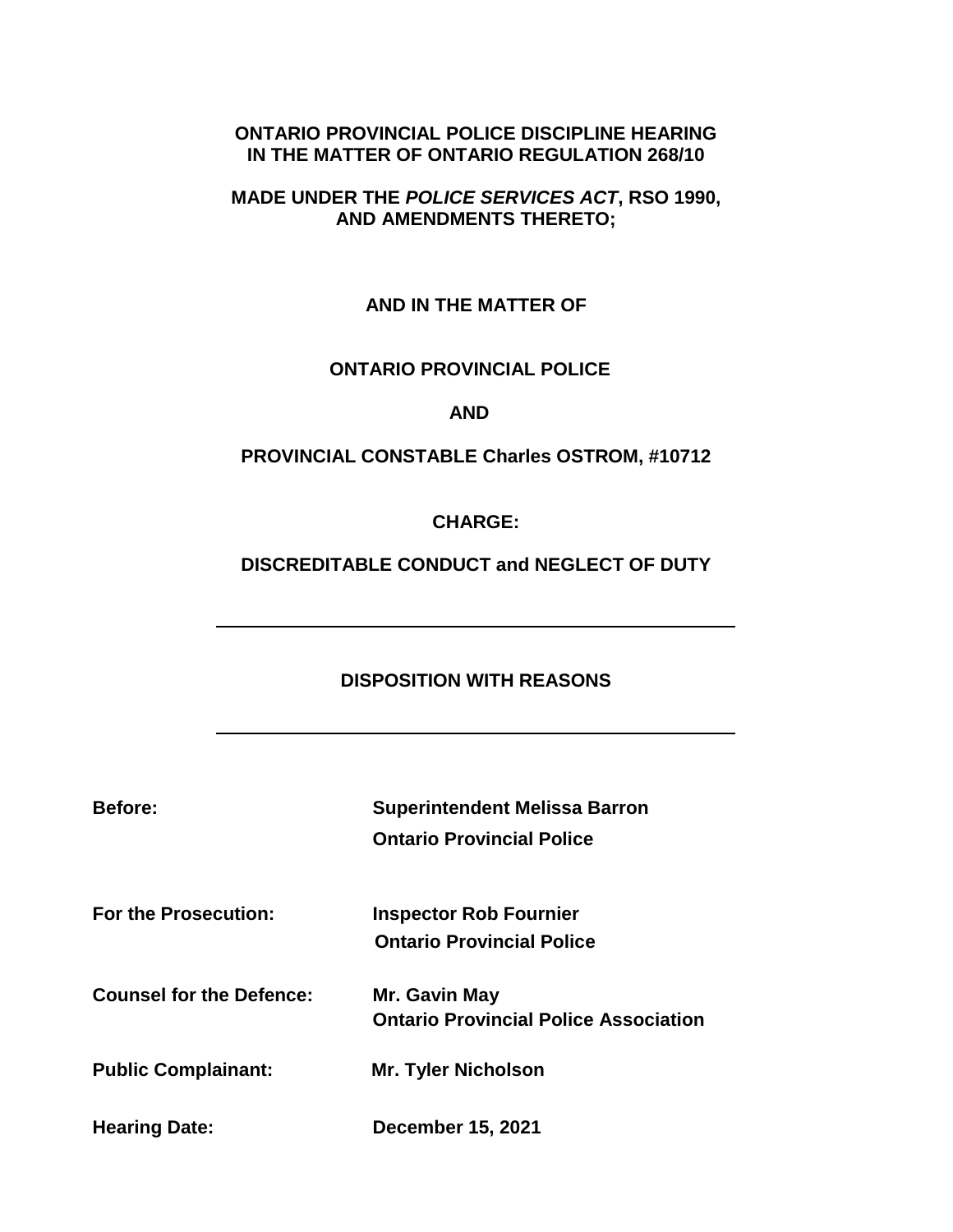This decision is parsed into the following parts: *PART I: OVERVIEW; PART II: THE HEARING; PART III: SUBMISSIONS, ANALYSIS and FINDINGS; and, PART IV: DISPOSITION* 

### **PART I: OVERVIEW**

### **Allegations of Misconduct**

The amended particulars of the allegation state:

Provincial Constable (P/C) Charles Ostrom, #10712 is alleged to have committed discreditable conduct in that he did act in a disorderly manner or in a manner prejudicial to discipline or likely to bring discredit upon the reputation of the Ontario Provincial Police (OPP), contrary to Section 2(1)(a)(xi) of the Code of Conduct contained in the Schedule to Ontario Reg. 268/10, as amended.

Particulars of Allegations:

On or about July 25, 2020 while off-duty P/C Ostrom initiated a noise complaint involving Tyler Nicholson. It is alleged that on or about July 27, 2020 while on-duty he searched the Niche Record Management System (RMS) occurrence to determine the outcome of his complaint. He knew or reasonably ought to have known accessing the police database for this purpose was a breach of OPP policy and a breach of Mr. Nicholson's privacy. It is further alleged that he conducted a second unrelated search on July 27, 2020 on Niche RMS in relation to Mr. Nicholson which indicated "Police Assistance", leading to a further breach of OPP policy and Mr. Nicholson's privacy. His breaches of OPP policy and Mr. Nicholson's privacy led to an investigation into Mr. Nicholson's driving conduct.

- P/C Ostrom could have approached the officer who responded to the noise complaint to determine the outcome, but chose not to.
- P/C Ostrom is an experienced 20 year veteran of the OPP and knew he was in a conflict of interest situation by searching the police database for non-police purposes.
- P/C Ostrom's actions occurred less than two months after the Commissioner issued a memorandum to all OPP members about unauthorized access to information, which also included the importance of documenting any conflict of interest issues in relation to accessing police databases.

P/C Ostrom knew or reasonably ought to have known his actions were discreditable.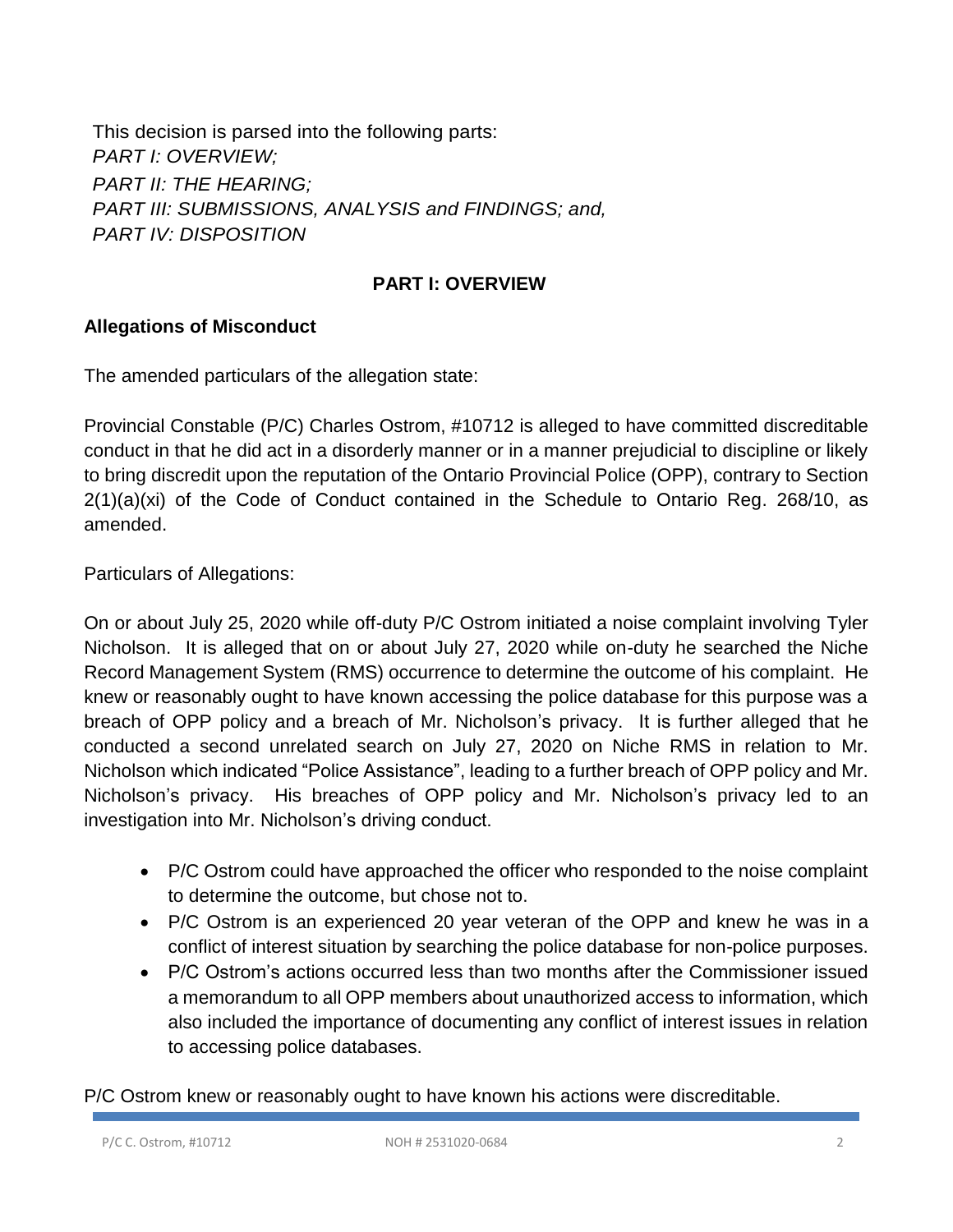# COUNT 2

P/C Charles Ostrom, #10712 is alleged to have committed neglect of duty in that he without lawful excuse, neglected or omitted to promptly and diligently perform a duty as a member of the OPP, contrary to Section 2(1)(c)(i) of the Code of Conduct contained in the Schedule to Ontario Reg. 268/10, as amended.

Particulars of Allegations:

It is further alleged that P/C Ostrom failed to make proper notes in his notebook on July 27, 2020, July 29, 2020 and July 31, 2020 in relation to his investigation of Mr. Nicholson and the particulars of his police database searches on the Canadian Police Information Centre (CPIC), Niche RMS or the details of the assigned tasks given by Acting Sergeant (A/Sgt) Andrew MacDonald.

P/C Ostrom knew or reasonably ought to have known his actions were a neglect of duty.

### **Representation**

In this matter the parties are Mr. May who represented P/C Ostrom, Inspector Fournier who represented the OPP, and Mr. Tyler Nicholson, the public complainant.

### **Plea / Positions on Penalty**

On December 15, 2021 P/C Ostrom pled guilty to discreditable conduct and neglect of duty via his counsel, Mr. May. P/C Ostrom was found guilty of this misconduct based on clear and convincing evidence outlined in the Notice of Hearing.

Mr. May and Inspector Fournier submitted a joint penalty proposal of a forfeiture of 14 hours be imposed against P/C Ostrom. The parties presented this proposal with submissions which are addressed in Part III of this disposition. Mr. Nicholson had previously indicated in advance of the hearing that he would not be satisfied with anything short of P/C Ostrom's "removal from the force".

# **Decision**

Having reviewed and considered the submissions, I am satisfied the proposed joint penalty meets all the goals of discipline including to correct errant behaviour, to deter others from similar misconduct and to reassure the community.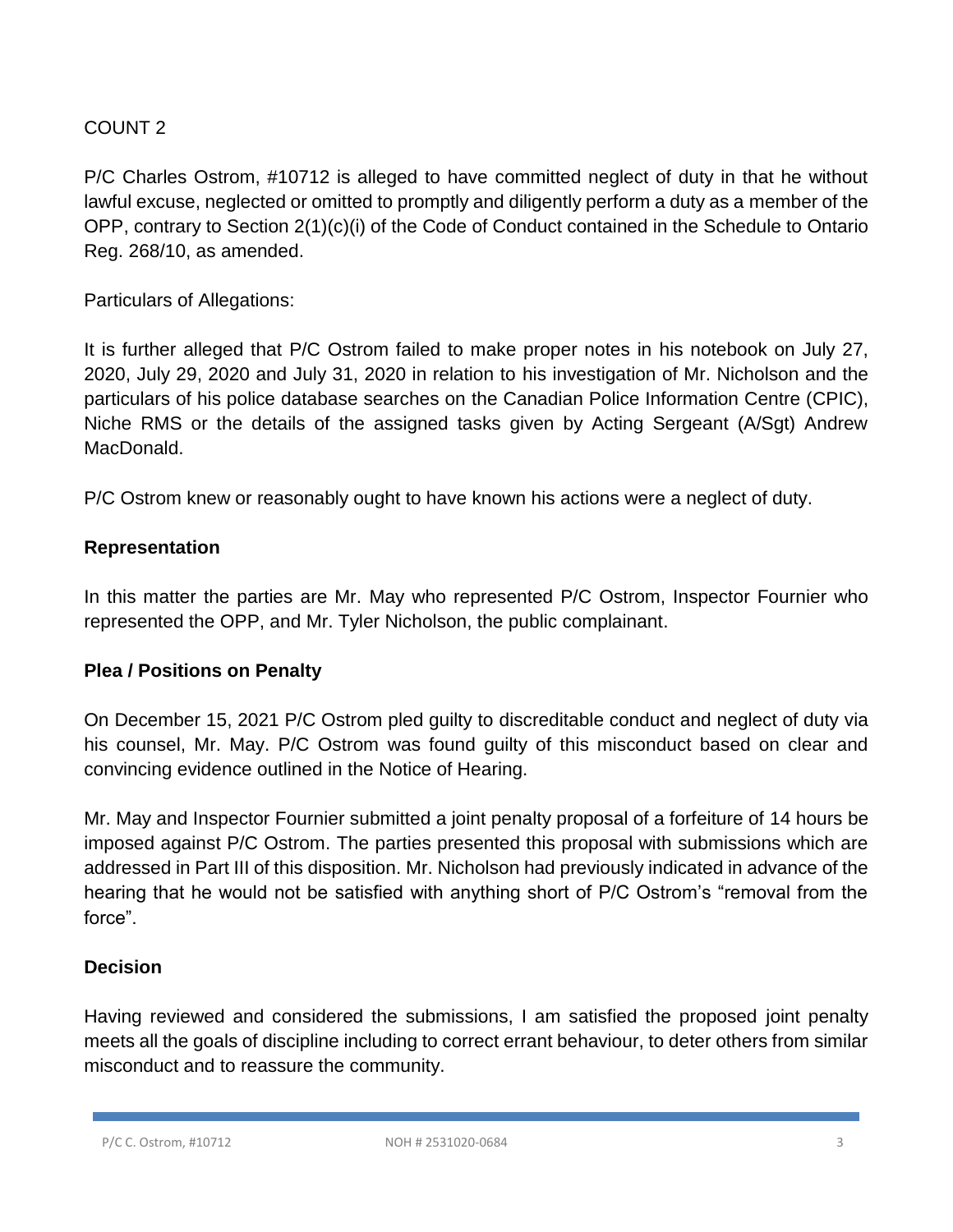I order P/C Ostrom to forfeit fourteen (14) hours, to be worked at a time convenient to his employer. This order is being made pursuant to section 85(1)(f) of the *Police Services Act (PSA).* 

My reasons for the decision are as follows:

# **PART II: THE HEARING**

### **Exhibits**

The exhibits for this matter are listed in Appendix A.

#### **Agreed Statement of Facts**

At the commencement of the hearing, the prosecution and defence counsel jointly agreed to adopt the allegations as outlined in the Notice of Hearing as the facts to be relied upon.

### **Part III: SUBMISSIONS, ANALYSIS AND FINDINGS**

### **Prosecution submissions (abbreviated)**

Inspector Fournier submitted that the public interest was undermined when P/C Ostrom made a conscious decision to query his own initiated noise complaint on the RMS Niche database. He accessed an unrelated occurrence report involving the public complainant, including two separate documents, which then led to an investigation into the public complainant's driving conduct. P/C Ostrom utilized the position of his office to access police databases for a non-police related purpose, and in doing so exhibited poor judgement, placing his personal interest above that of the public interest.

He noted however that P/C Ostrom was extremely cooperative throughout his dealings with the OPP Professional Standards Unit (PSU) investigators and prosecutions, took accountability for his actions and demonstrated remorse. P/C Ostrom entered a guilty plea in order to resolve the *PSA* matter, and in doing so, he has accepted responsibility for his misconduct. Inspector Fournier tendered three performance evaluations<sup>1</sup> for P/C Ostrom and submitted that based on the facts in this matter, this is an isolated incident.

He submitted that officers who engage in this type of misconduct erode the public's confidence

Exhibit 8 – P/C Ostrom Career Profile and PLDPs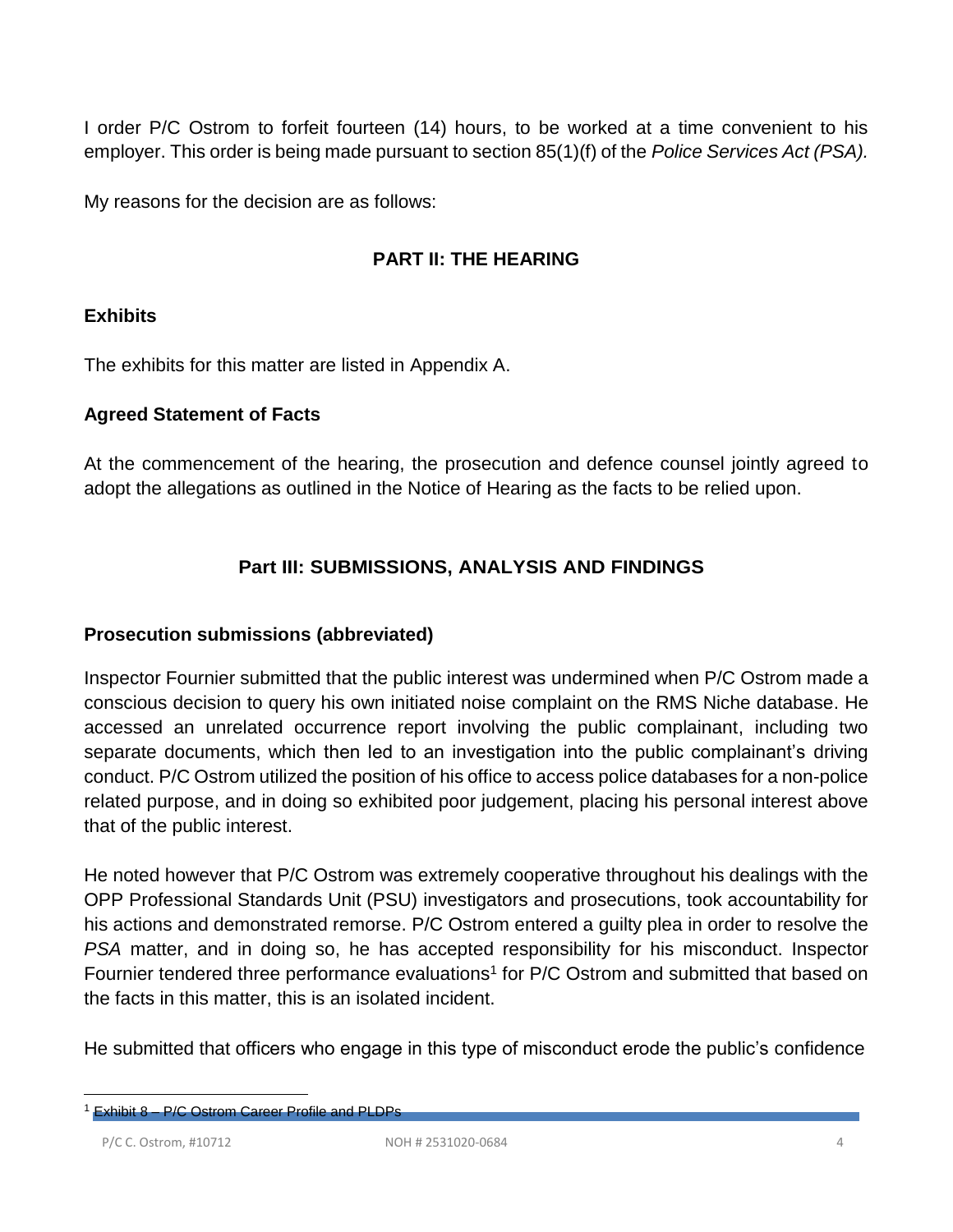and undermine the hard work the rest of the OPP puts forth serving the community. He reminded the tribunal that internal messaging has been clear, consistent and impressed upon our membership. There is no excuse for officer conduct of this nature.

It was submitted that public awareness of this incident will be detrimental to the reputation of the organization. The erosion of trust, confidence and respect is damaging to the OPP's reputation. It tarnishes the OPP's public image and elevates the burden each officer bears in restoring that trust, confidence and respect.

Inspector Fournier emphasised that misuse of police databases for personal interest must not be tolerated. He submitted that the joint penalty position was reasonable and warranted, demonstrating to the public that the OPP takes misconduct of this nature seriously.

### **Defence submissions (abbreviated)**

Mr. May appeared on behalf of P/C Ostrom who was not present due to medical leave. He provided background regarding the misconduct allegations, stating they were initiated by way of a public complaint which was subsequently investigated by PSU. The main allegations made by the public complainant were not substantiated by the investigation, but the Niche RMS audit revealed there had been inappropriate RMS checks, and also that P/C Ostrom had not made notes in accordance with policy regarding some other authorised checks. Upon review, the Office of the Independent Police Review Director (OIPRD) upheld the main findings that the initial allegations were not substantiated and confirmed the substantiated findings of both the improper RMS check and insufficient notes.

Mr. May advised that P/C Ostrom was away from the workplace due to medical reasons but rather than delay the proceedings, the officer wanted a plea entered on his behalf in order to deal with the matter expeditiously. He pointed out that P/C Ostrom has a very positive employment record, exceeding in multiple areas, as well as being an advocate for mental wellness both within the OPP and also with external institutions such as the Homewood Health Centre and Georgian College.

Mr. May read a statement prepared by P/C Ostrom to the tribunal on his behalf. The statement illustrated that P/C Ostrom has experienced significant challenges in his personal and professional life, including both accidental death and suicide of close friends, an immediate family member's terminal illness diagnosis, and work-related stressors, all of which were aggravated around the time of the misconduct. Mr. May advised that P/C Ostrom was extremely remorseful for his conduct and accepts full responsibility for his actions.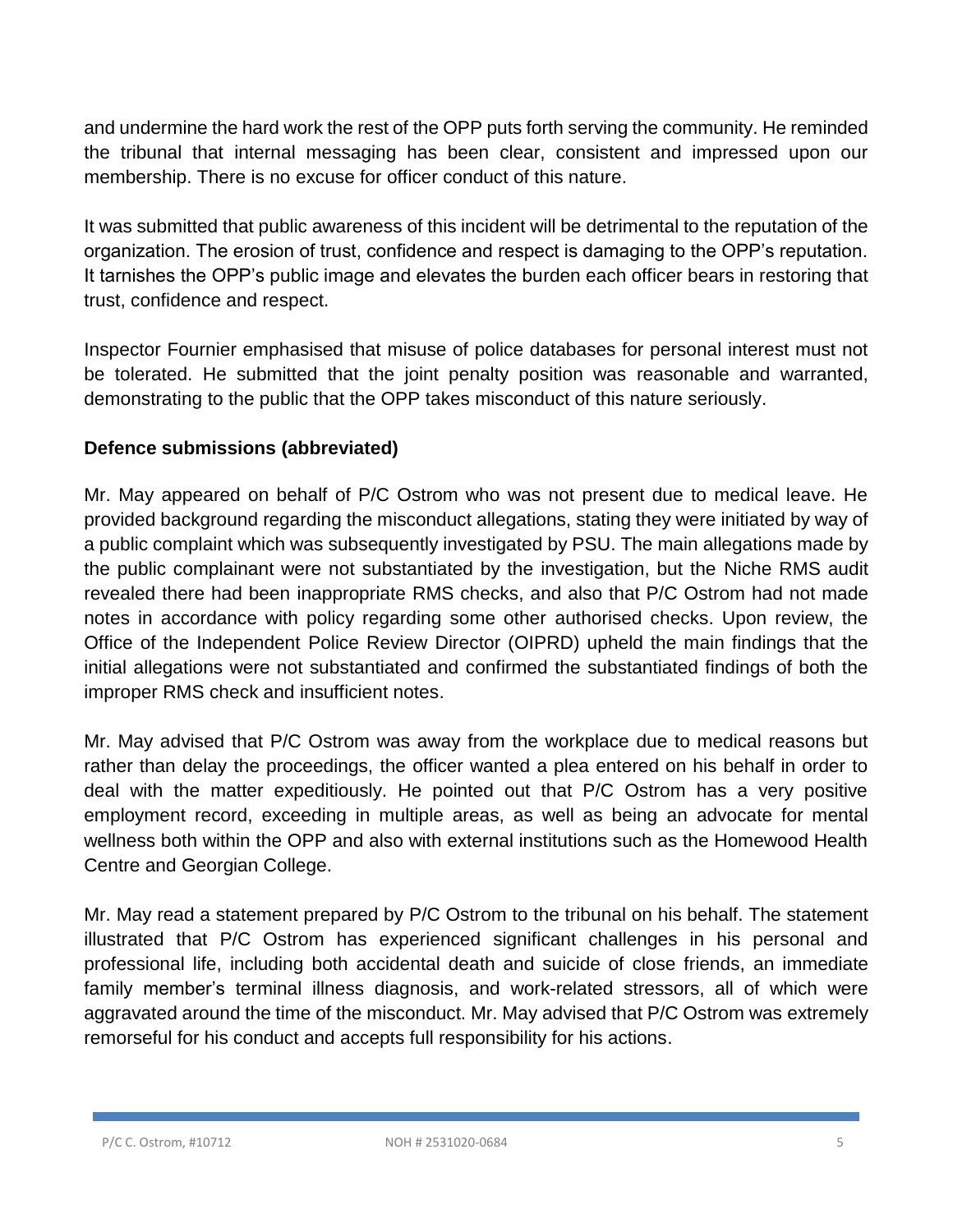Additionally, Mr. May provided five cases<sup>2</sup> for review which will be more closely examined below.

### **Public Complainant**

Communication was had with Mr. Nicholson via email in advance of the hearing to ensure that he understood the roles of the parties, the purpose and the process of the hearing. He was advised of his right to have legal representation and provided with the *Statutory Powers Procedure Act, R.S.O 1990* as well as the link to the OIPRD website containing information on hearings. In his initial response to my introductory email, he replied "*I want him prosecuted to the furthest extent. He has shown clear indication of his ill intent and should be removed from his position and made an example of".*

The purpose of the *PSA*, specifically the Code of Conduct, was explained to Mr. Nicholson as well as the administrative nature of a discipline hearing and possible outcomes. In his last response Mr. Nicholson wrote "*I will be suing all parties involved so please make sure not to sweep this under the rug... this isn't a case of an employee being a bad employee so he gets his lunch money confiscated this is an officer of the law breaking the law... anything short of his removal from the force and criminal charges will not be satisfactory".*

Mr. Nicholson was advised of the date, time and location of the hearing. He was also provided with a Skype link, step-by-step instructions to access the link, the offer of a practice run in advance and contact information should he encounter any difficulties accessing the hearing.

At the start of the hearing Mr. Nicholson was not present however I was satisfied that he had been made aware of the pertinent details, given options to attend and had not communicated any difficulties with joining.

At the conclusion of the hearing it was discovered that at approximately 30 minutes after the commencement of the hearing, Mr. Nicholson had emailed the court reporter to advise he was having difficulties with the Skype link. It should be noted however that defence counsel was able to successfully use the same link as provided to Mr. Nicholson. In conducting my analysis, based on his email responses, I presumed that had Mr. Nicholson been able to join the hearing and participate in submissions, he would have opposed the joint penalty position and suggested the maximum penalty possible up to and including dismissal.

# **Analysis and Findings**

P/C Ostrom pled guilty to discreditable conduct and neglect of duty and assented to the facts

P/C C. Ostrom, #10712 NOH # 2531020-0684 6

<sup>2</sup> Exhibit 9– Defence Book of Authorities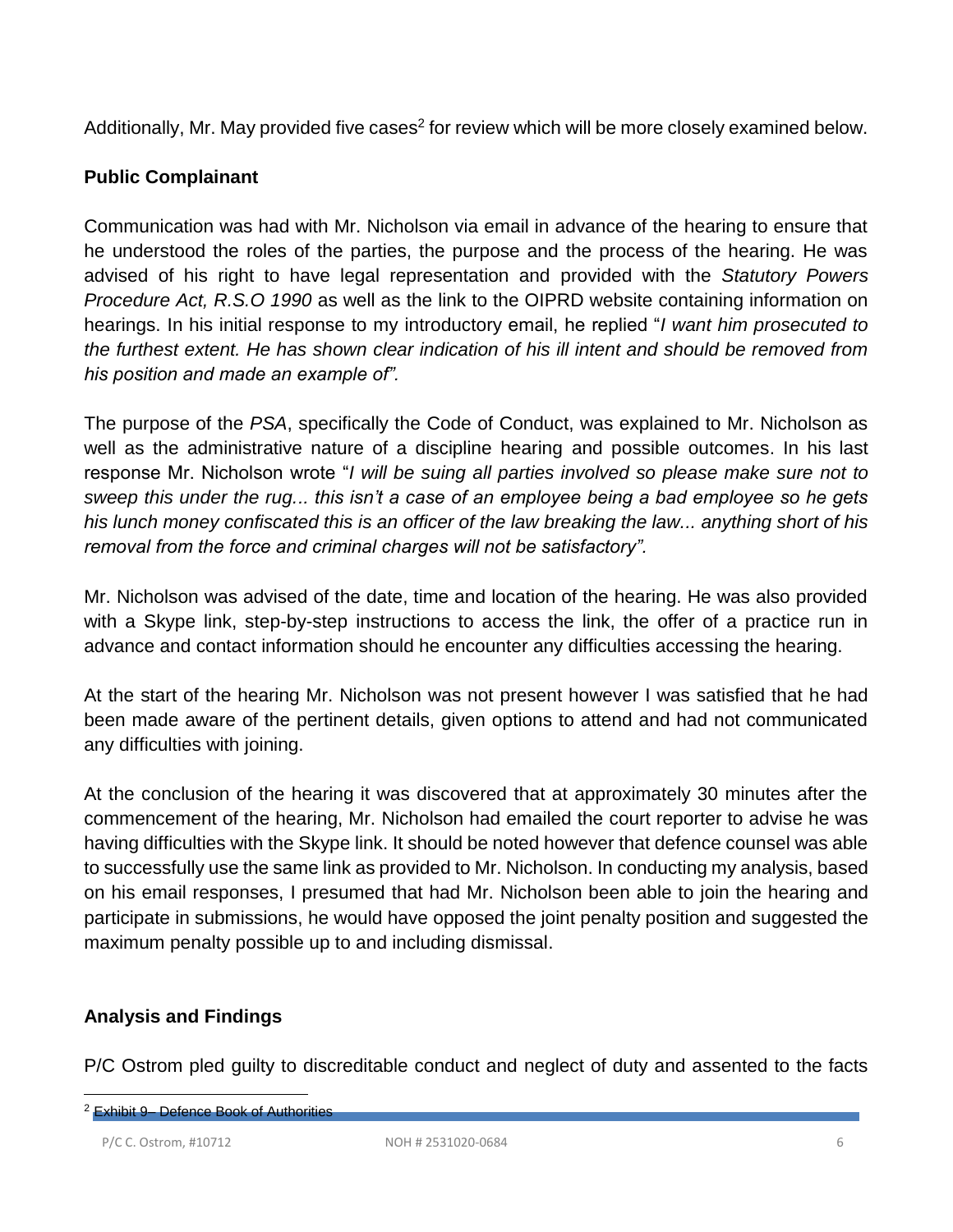outlined in the Particulars of Allegations in the Notice of Hearing. Based on clear and convincing evidence, I found P/C Ostrom guilty of discreditable conduct and neglect of duty.

My duty now, as the trier-of-fact, is to ensure any disposition imposed will strike a balance between the expectations of the community, the needs of the organization, fairness to the officer and to the public complainant.

Paul Ceyssens' *Legal Aspects of Policing,* specifically Chapter 5, section 5.10 – *Disposition: Principles Governing the Determination of a Disposition*, details the guiding principles for a decision-maker to follow -

- 1) The disposition "*must fully accord with the purposes of the police discipline process*" i.e. – the public interest, the employer's interest, the rights of the respondent officer and the interests of involved individual members of the public.
- 2) Corrective dispositions should prevail, and the context or contributing factors must be taken into account, so that correction and education precedes punishment, unless the proposed sanction would bring the administration of police discipline into disrepute.
- 3) The presumption of the least onerous disposition (once again, balanced with the public confidence in police discipline, and maintaining the organizational effectiveness of the police service).
- 4) Proportionality in that all relevant mitigating, aggravating and neutral factors be considered and weighed appropriately.
- 5) The application of a higher standard "*because police hold a position of trust, the law holds police officers' conduct to a higher standard, compared to employees generally, or to the general public"*.

The following analysis is based on the submissions of the prosecution and defence counsel. To assist me in this process, I will rely upon the commonly-held proportionality considerations relevant to this matter. In my analysis, mitigating and aggravating factors will be balanced and weighed.

### Public Interest

Inspector Fournier submitted that P/C Ostrom's misconduct has undermined the public interest and there is a need to demonstrate confidence in the OPP and its discipline process. He referenced OPP Police Orders which requires each employee to regard the discharge of their duties as a public trust and to recognise their responsibilities as a public servant. In carrying out their duties, an employee is accountable for behaving above reproach, both on- and off-duty, and not bringing discredit upon the reputation of the OPP; promoting a positive, professional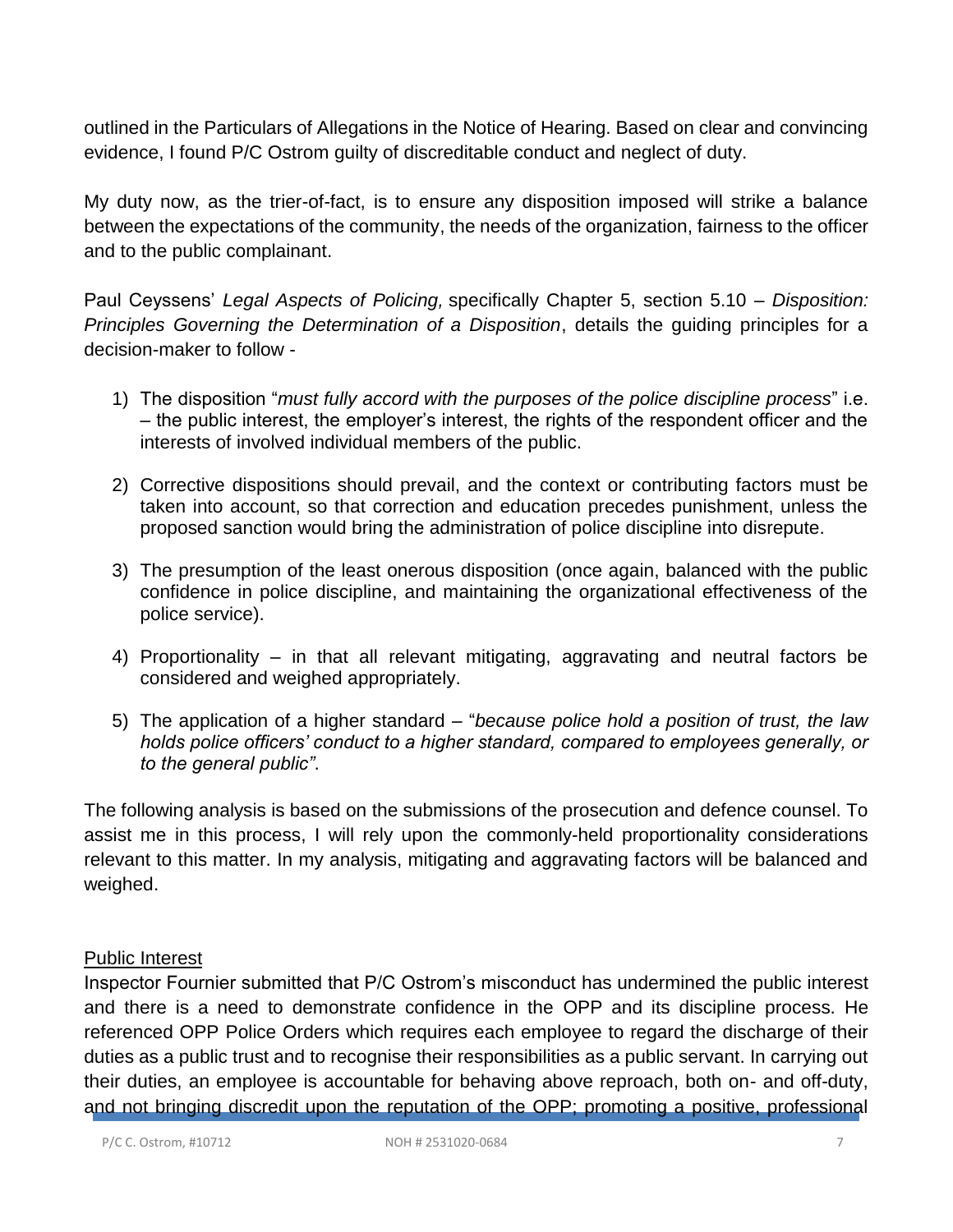image, and serving with honesty and integrity in a manner that places public interest above personal interest. He submitted that P/C Ostrom utilized the position of his office to access police databases for a non-police related purpose, and in doing so exhibited poor judgement, placing his personal interest above that of the public interest. Inspector Fournier reminded the tribunal that the OPP has repeatedly distributed internal notifications<sup>3</sup> from various Commissioners over the past several years citing the need for our membership to be above reproach in this area, and noted that P/C Ostrom accessed the Niche RMS database only two months after the most recent memo.

I agree that the public interest is significant in this matter. Police officers are given access to sensitive, personal information in the course of their duties and are relied upon to exercise their authority with honesty and integrity. The public expects that members of a police service will safeguard their individual information objectively and in confidence. It clearly undermines public trust to know that a member of the police service has accessed an individual's private information for a personal reason. Members of the public have the absolute right to expect that a police officer would have the integrity and self-control to refrain from using police databases for their own means. P/C Ostrom's unauthorised accessing of Niche RMS regarding the public complainant was a conflict of interest and contrary to the expectations the public and the OPP have of him.

The public interest is significantly aggravating.

# Seriousness of the Misconduct

Inspector Fournier submitted that P/C Ostrom accessing confidential police databases to view private information of individuals for non-police related purposes is serious misconduct. I concur. As submitted by the prosecution, there have been numerous internal memorandums over the years regarding the use of personal information in police databases. P/C Ostrom could have had no misunderstanding on this point. His action was deliberate, and for a non-police related reason. However, there was no apparent disclosure of private information by P/C Ostrom and the misconduct was limited to two instances over two days. Furthermore with respect to his failure to take notes regarding his authorised searches, I am mindful that it was limited to three instances and that those searches were, in fact, legitimate.

As noted further below in my analysis, this behaviour appears to be out of character for P/C Ostrom. However, the Notice of Hearing – assented to as being relied upon as the facts – indicated that "*his breaches of OPP policy and Mr. Nicholson's privacy led to an investigation into Mr. Nicholson's driving conduct*". It was not evident during the hearing whether this subsequent investigation was warranted or not, but the fact remains that a police action followed

<sup>3</sup> Exhibit 7 – Internal OPP memos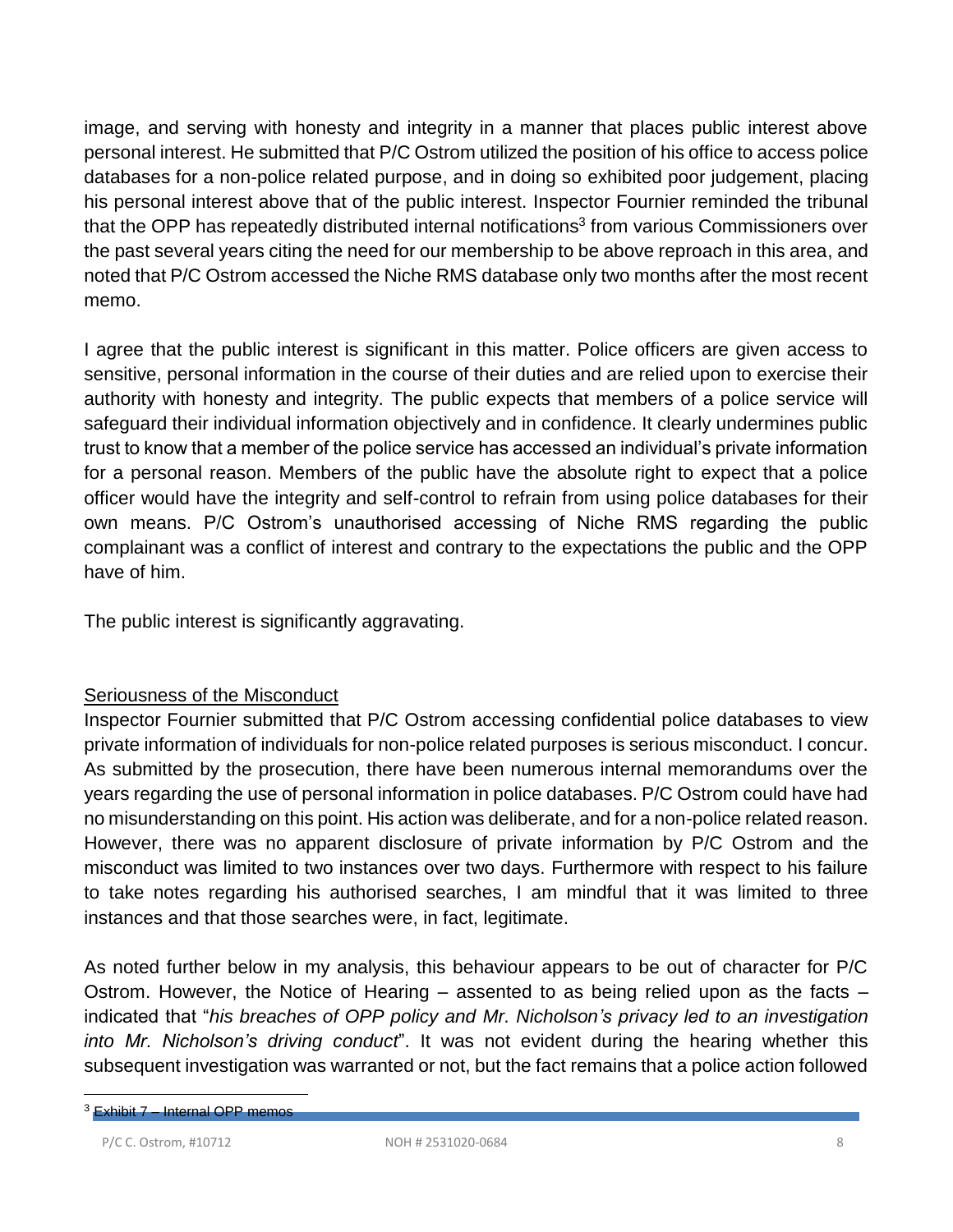P/C Ostrom's unauthorised Niche RMS access, which impacted a member of the public.

Consequently I find that while not the most egregious of misconduct, it is serious and considered moderately aggravating.

### Recognition of the Seriousness of the Misconduct

The OPP expects its members to take responsibility for their misconduct, to demonstrate integrity and accept the consequences of their actions. Both Inspector Fournier and Mr. May noted that P/C Ostrom was extremely cooperative throughout his dealings with PSU investigators and prosecutions, took accountability for his actions and demonstrated remorse. His actions, combined with his guilty plea, clearly speaks to his acceptance of his misconduct and desire to resolve the *PSA* matters.

In his statement that was read to the tribunal by Mr. May, P/C Ostrom wrote "*to be clear, what I did was wrong*" and acknowledged "*a regrettable lapse in judgement*" on his part. It is clear that P/C Ostrom has demonstrated an understanding of his misconduct and an acceptance of the consequences. His plea was entered at its earliest opportunity, even while he was on leave. He assented to the allegations as outlined on the Notice of Hearing, he cooperated with investigators and he wrote a lengthy statement for the tribunal, asking his counsel to facilitate both the plea and the reading of his statement. That he has examined his actions, reflected upon the reasons for them and accepted responsibility is highly mitigating.

### Employment history

Inspector Fournier tendered three performance evaluations<sup>4</sup> for P/C Ostrom. The earliest Performance, Learning and Development Plan (PLDP) spanned November 2017 – April 2018. P/C Ostrom met all of his required personal qualities, technical skills and core competencies. He was noted for extracurricular activities including speaking at Georgian College and Homewood Health Centre as well as volunteering with the Student Olympics at Mara Provincial Park. Among the comments from his direct supervisor – "*Charles, the work you do does not go unnoticed. You fulfil an important and much needed role*".

The next PLDP covered the period from April 2018-2019. He exceeded in the categories of professionalism, supporting a diverse and inclusive workplace, communication, conflict resolution, use of technology and teamwork. It was again noted that he was a speaker at Georgian College and Homewood Health Centre. His supervisor wrote – "*Charles, you play an important role in the daily operations at the Orillia Detachment. Your openness and welcoming demeanor has brought a higher degree of awareness about mental health issues to detachment* 

<sup>4</sup> Exhibit 8 - P/C Ostrom Career Profile and PLDPs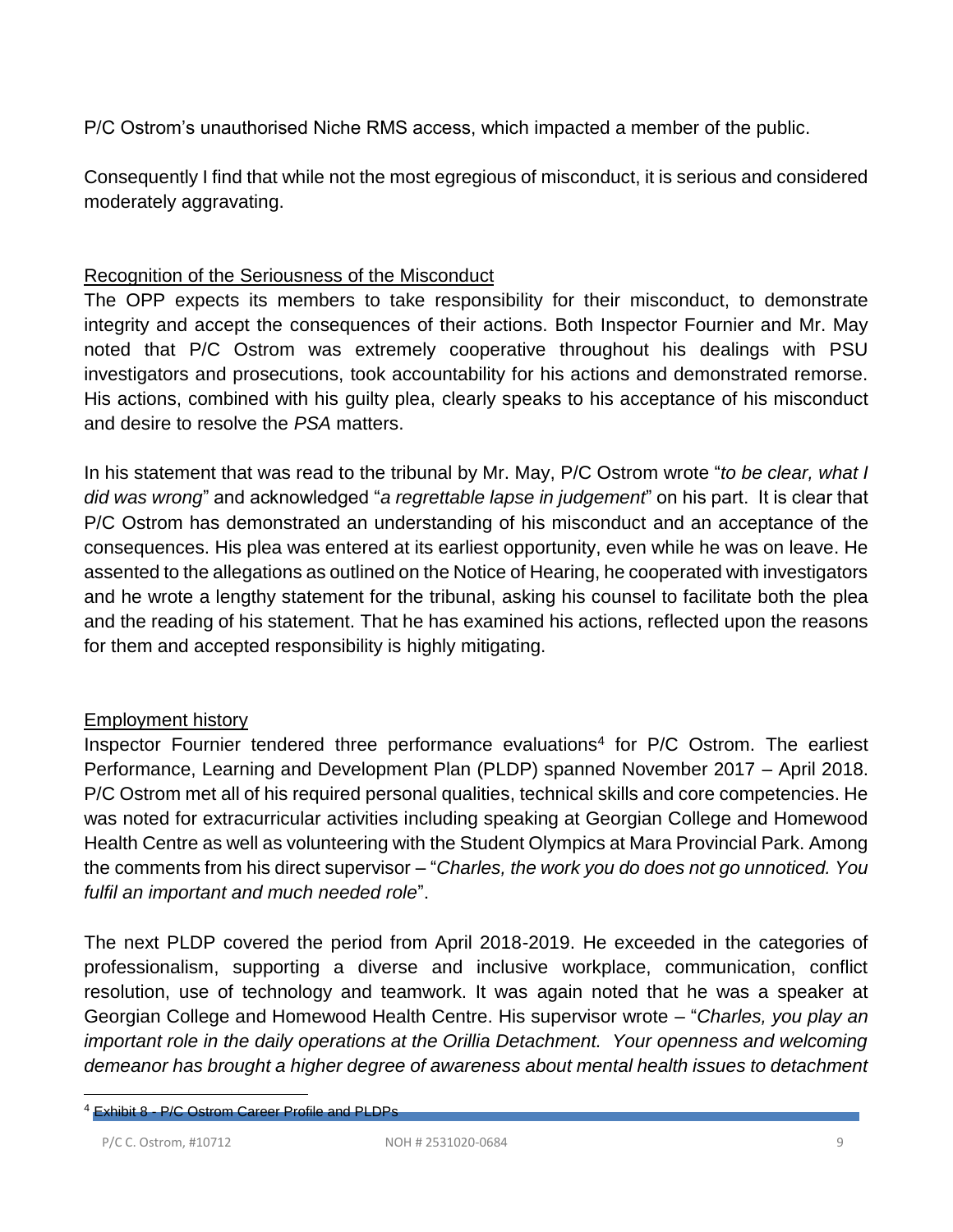*members. You persevered interacting with others in the workplace and broke down barriers and earned their trust and respect. You should be very proud of yourself, I know this did not come without challenges. I look forward to working with you this next year*". His detachment commander added "*Thank you for all you do. You are a valued member of the Detachment and play a vital role here. Thank you for your dedication to Orillia Detachment*".

The most recent PLDP was from April 2019-2020. In this evaluation, P/C Ostrom exceeded in his commitment to organizational values, professionalism, supporting a diverse and inclusive workplace, legal/policy knowledge, communication, use of technology and initiative. Among the comments from his supervisor – "*P/C Ostrom is an integral member of the Orillia OPP Detachment. He maintains a professional attitude towards his assigned duties and is a great role model for detachment members for dress and deportment. His outgoing demeanor and dedicated work ethic are a great representation of the OPP*… *PC Ostrom is fully aware that the OPP and its members are responsible and accountable for safeguarding the overall integrity, confidentiality and security of information in its, and his, possession. He is aware that information available to OPP members can only be accessed and used for specified and lawful purposes, and not used for personal reasons… P/C Ostrom it is a pleasure to work with you. Your dedication in the workplace is seen and respected".* Comments from a local Assistant Crown Attorney included "*I have had the pleasure of reaching out to P/C Ostrom from time to time when technical matters arise and have always found him to be extraordinarily prompt, dedicated and thorough…. P/C Ostrom responds professionally and communicates in a way regarding technical issues that is easily understood. When P/C Ostrom says he is going to follow up with something I don't have to wonder if he will – it just gets done*".

I concur with Inspector Fournier who stated that it is evident that P/C Ostrom is well respected by both his peers and supervisors and has worked diligently to perform to the best of his ability. I place great weight upon an officer's employment record, as it frequently gives the best indicator of intrinsic character qualities and flaws, integrity and morals, as well as likelihood of recurrence and rehabilitation. P/C Ostrom has demonstrated that he has the ability to overcome challenges, and that he performs his duties at Orillia OPP detachment with professionalism and pride. The comments from his supervisors and others describe him as equally important, valued, trustworthy, dedicated and thorough. After 20 years of service (including many letters of thanks from the public on his career profile<sup>5</sup>), P/C Ostrom continues to receive positive work evaluations which I consider very mitigating in his favour.

### Potential to Reform or Rehabilitate

It was pointed out by counsel that P/C Ostrom is a 20 year member of the OPP and has no prior disciplinary matters on record. P/C Ostrom has accepted responsibility for his actions and

<sup>5</sup> Exhibit 8 - P/C Ostrom career profile and PLDPs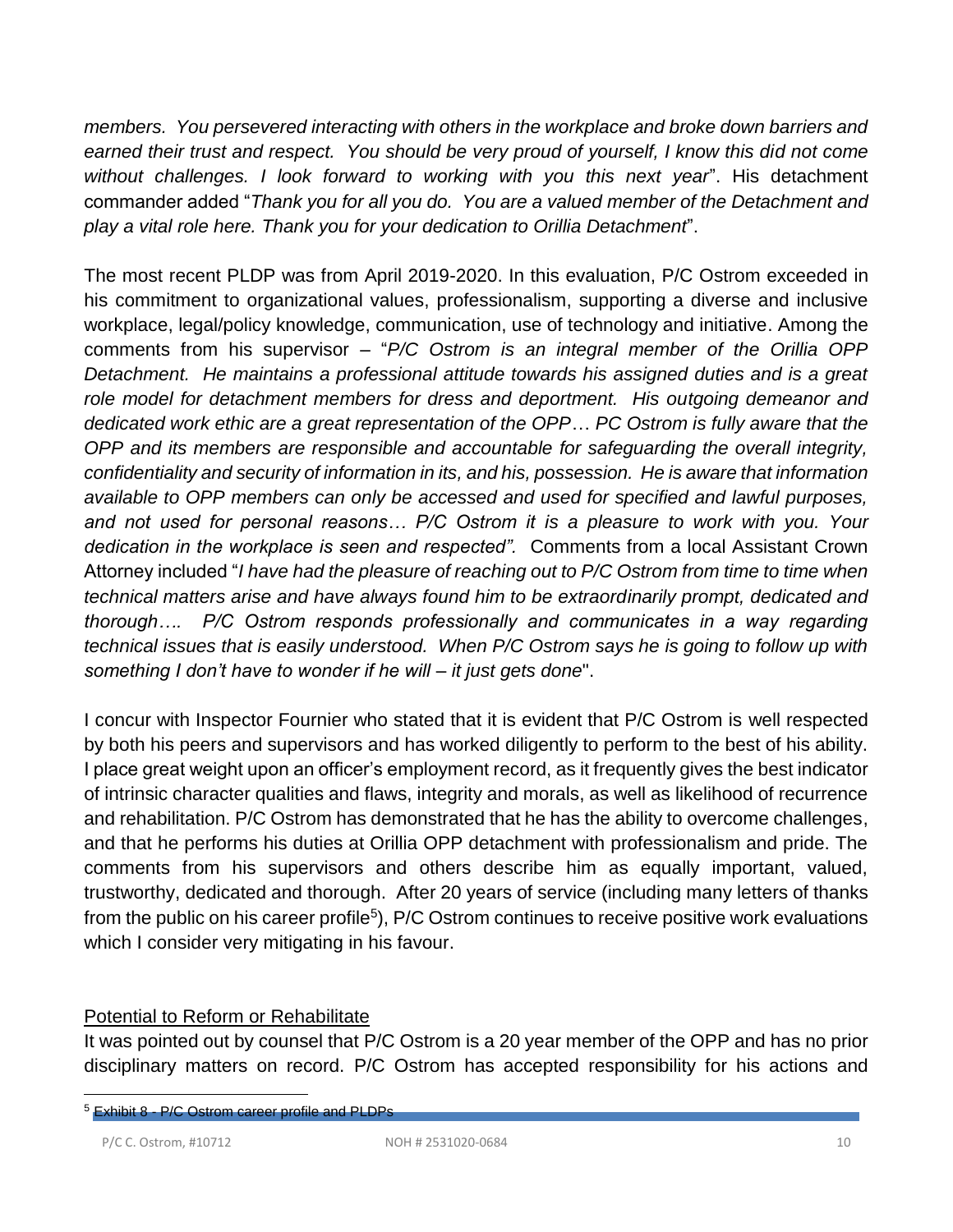Inspector Fournier submitted there is every reason to believe this is an isolated incident.

I am particularly struck by A/Sgt Murphy's comments in P/C Ostrom's 2019-2020 PLDP regarding his awareness that *"information available to OPP members can only be accessed and*  used for specified and lawful purposes, and not used for personal reasons", as it was only a matter a months after these comments that P/C Ostrom committed this misconduct. It leads me to believe that this was completely out of character for him. In fact, in his role at Orillia OPP detachment he manages the Prisoner Monitoring and Recording Unit, and there is every indication, based on his performance evaluations, that he does so with the utmost integrity and in strict accordance with Police Orders.

P/C Ostrom provided a statement to the tribunal which was read by his counsel. In the statement he outlined a number of events that had occurred in the months leading up to his misconduct. It was clear that P/C Ostrom has reflected on his actions and not only taken responsibility for them but also examined why they occurred. This level of self-awareness is critical to prevent a reoccurrence of such misconduct.

P/C Ostrom's potential to reform is a highly mitigating factor.

# Disability and other personal circumstances

Mr. May read a statement to the tribunal that had been prepared by P/C Ostrom. The statement explained that in "*the months leading up to the events which prompted the complaint resulting in this hearing there were several personal trials that contributed to a deterioration of my mental health and judgment*". These trials included the suicide of an OPP colleague and childhood friend, whose brother had been killed several years earlier, a terminal medical diagnosis for an immediate family member and a traumatic event at his workplace, all of which exacerbated personal struggles that P/C Ostrom already faced. Given the issues that P/C Ostrom was dealing with, he acknowledged in his statement that he had not been looking after himself the way he ought to have been and that he perhaps should not have even been in the workplace.

It is clear, based on P/C Ostrom's account, that he was under significant emotional stress during the time of this misconduct. While it does not excuse the misconduct, it does offer some insight into why it may have occurred. It is common knowledge that rational thought and cognitive processing can be affected by mental health disorders. I find that the circumstances surrounding P/C Ostrom and the toll they took on his health provide mitigation with respect to this misconduct and I commend him for examining the causes of his behaviour with the goal of preventing it again in the future.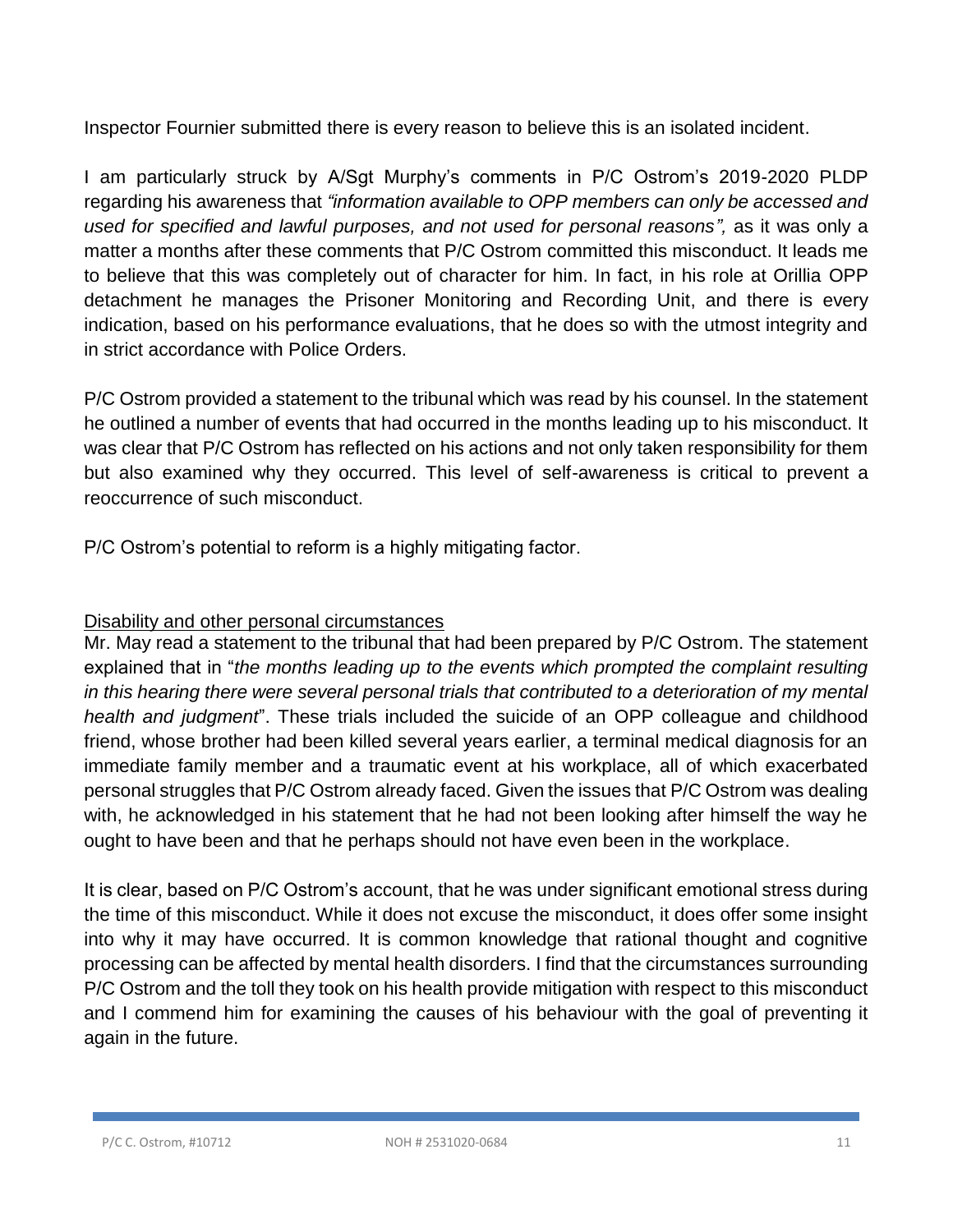### Specific and General Deterrence

Inspector Fournier submitted that both specific and general deterrence are required. He stated that as a member of the OPP, P/C Ostrom is familiar with internal messaging regarding the misuse of police databases, and he is accountable for serving in a manner that places public interest over personal interest and behaving above reproach both on- and off-duty. Additionally he submitted that internal messaging has been clear, consistent and impressed upon our membership.

Notwithstanding that there may have been significant events occurring in P/C Ostrom's life that contributed to a lack of judgement, his misconduct in searching the public complainant on Niche RMS was deliberate and done wilfully. While I have found that P/C Ostrom's potential to reform is mitigating, there still must be some specific deterrence to ensure that P/C Ostrom stays vigilant against similar misconduct in the future. Likewise, it should serve as a reminder to him that the OPP expects accurate and responsible note-taking.

Also, for the same reason that specific deterrence is required, so is general deterrence. As pointed out by the prosecution, there have been repeated internal memorandums issued regarding the misuse of police databases, and yet this type of misconduct still occasionally occurs. It must be impressed upon our members once more that the OPP will not tolerate unauthorised access of police information. Searching an individual on police databases for personal interests will incur a penalty, and the OPP has been very clear and consistent on this position. Even if information gained through a search is not disclosed, members must know that such a breach of privacy will result in consequences.

I find that the proposed joint penalty of 14 hours will be a sufficient deterrent for P/C Ostrom, and that as a general deterrence, members will once again be reminded of the consequences of inappropriate use of police databases.

# Damage to Reputation of the Police Force and the Effect of Publicity

It was submitted by the prosecution that public awareness of this incident and the subsequent erosion of trust, confidence and respect of the public is damaging to the OPP's reputation. It tarnishes the OPP's public image and elevates the burden each officer bears in restoring that trust, confidence and respect. Inspector Fournier stated that the matter was investigated as a public complaint and has proceeded through the formal discipline process. It is well known that media regularly requests and receives discipline decisions and they are subsequently in the public domain. He submitted that once there it is reasonably assessed that this misconduct will result in a negative impact to the reputation of the OPP and P/C Ostrom.

There will be some publicity of this incident by virtue of it being raised as a public complaint and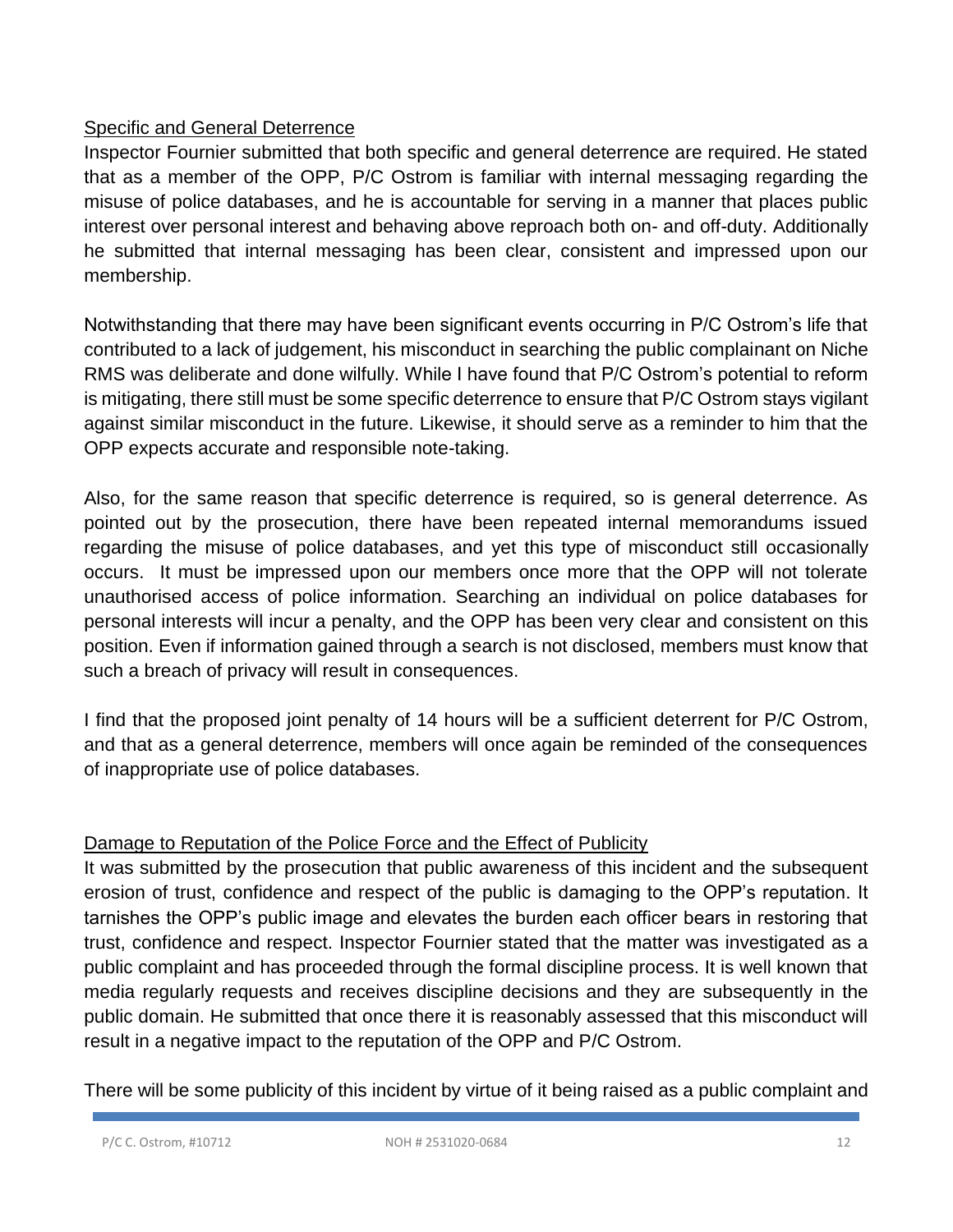posted on a widely available, public website. I find too that there will be some damage to the reputation of the OPP were any reasonable, objective person to know that one of our officers had searched a confidential police database for personal reasons. However given the balance of aggravating and mitigating factors in this case, the penalty must be tailored to fit the offence. The public, upon learning of this incident, must have confidence that it has been dealt with appropriately and with consideration of the relevant context. I find this to be a neutral factor as long as the final disposition is appropriate and measured against the misconduct.

### Consistency of Disposition

Mr. May submitted five similar OPP decisions and advised that the range of penalties varied from a reprimand to 40 hours.

The *Johnston* decision from 2010 was a guilty plea to a breach of confidence allegation in which P/C Johnston provided confidential information from CPIC to the Law Society of Upper Canada. The disposition was a formal reprimand however I note that P/C Johnston was acting in good faith and believed he was sharing information appropriately.

The *Bergsma* decision from 2013 in which Sgt. Bergsma conducted multiple searches on RMS, MTO and internal police databases over more than a month period and subsequently shared that information with others. This was a guilty plea and joint penalty position of 30 hours which was accepted by the hearing officer.

The *Peck* decision from 2014 was a guilty plea and joint penalty submission regarding a constable who conducted non-police related inquires using MTO, RMS and CPIC databases more than 550 times between 2008 and 2014. She received a 30 hour forfeiture.

The *St-Gelais* decision from 2019 in which P/C St-Gelais was found guilty of discreditable conduct for her criminal conviction of one count of Unauthorized Use of Computer contrary to section 342.1(1)(a) of the Criminal Code. In this matter P/C St-Gelais had accessed CPIC, Niche RMS and the MTO database a total of eight times over a three year period. She pled guilty and the joint penalty position of 24 hours was accepted.

Lastly the *Gravelle* decision from 2021, in which a sergeant conducted a number of both MTO and CPIC queries over a period of several months to advance a civil proceeding he was engaged in. He pled guilty and received 40 hours' forfeiture.

When I consider P/C Ostrom's matter in the context of the above cases, I am mindful that P/C Ostrom conducted only two unauthorised searches on Niche RMS, over a period of two days. This is significantly less than the cases above and warrants an accordingly lower penalty.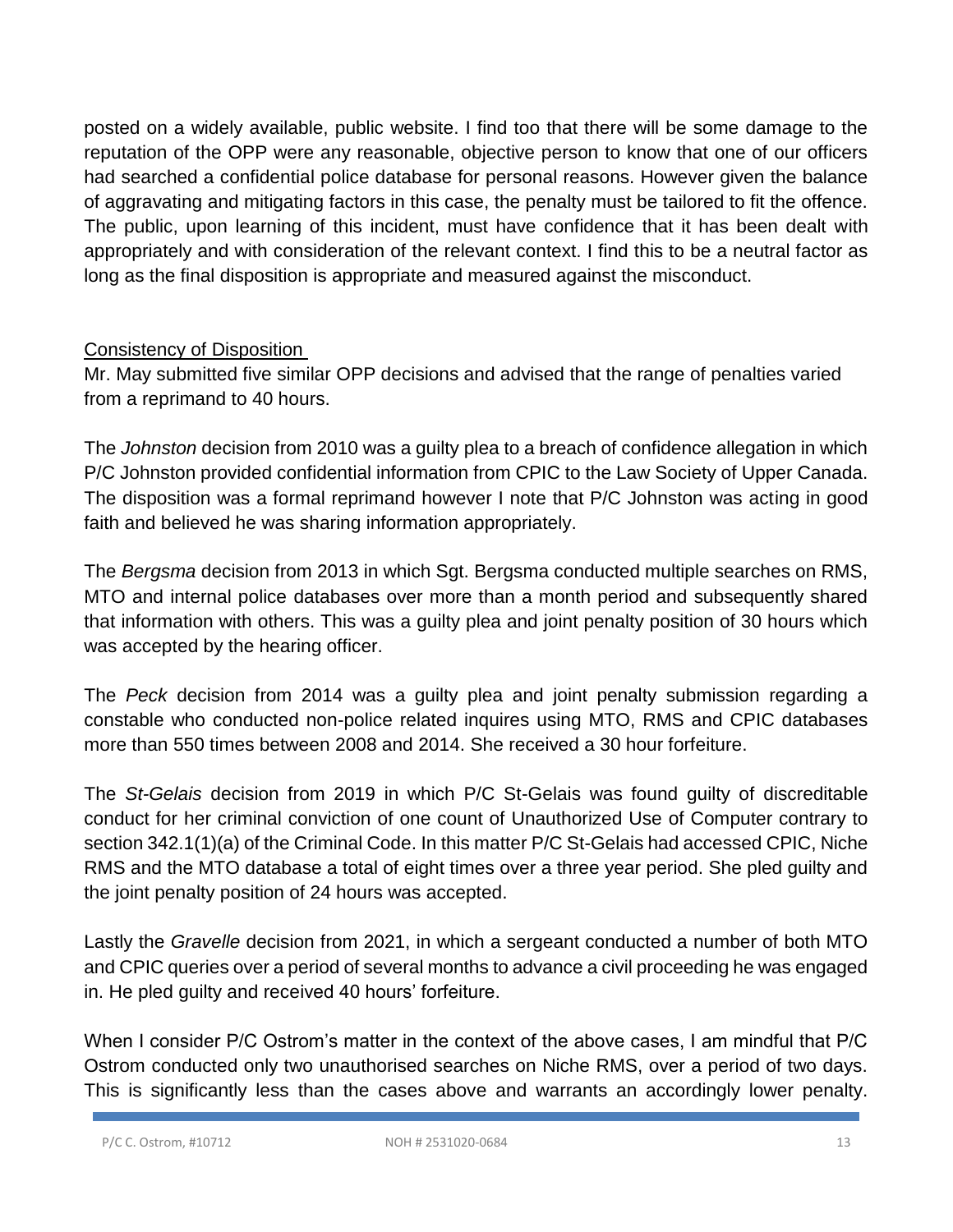Furthermore I would expect that the *Bergsma* and *Gravelle* dispositions would be more significant by virtue of the rank of the officers involved. There was no criminal charge against P/C Ostrom which would have also increased the gravity of the sanction, as in *St-Gelais*. While I am cognizant that P/C Ostrom was also found guilty of neglect of duty, I do not find that the circumstances of this count – failing to take notes of a Niche RMS search that was otherwise authorised – would necessarily add to the overall disposition. As a result, having considered P/C Ostrom's matter against those provided by counsel, I am satisfied that the joint penalty proposal is within the range of suitable penalties for this type of misconduct and would meet the goals of the discipline process.

# **Conclusion**

I am mindful, as referred to by Mr. May, of the Supreme Court of Canada decision *R. v. Anthony-Cook, 2016 SCC.* It is noted within that decision that "*joint submissions on sentence — that is, when Crown and defence counsel agree to recommend a particular sentence to the trial judge, in exchange for the accused entering a plea of guilty — are vitally important to the well-being of the criminal justice system, as well as the justice system at large*… *Crown and defence counsel are well placed to arrive at a joint submission that addresses the interests of both the public and the accused. Trial judges should not reject a joint submission lightly. They should only do so where the proposed sentence would be viewed by reasonable and informed persons as a breakdown in the proper functioning of the justice system. A lower threshold than this would cast the efficacy of resolution agreements into too great a degree of uncertainty".* Should the judge have concerns with a joint penalty proposal, there are a number of steps that must be taken, including the possibility of allowing the accused to withdraw their guilty plea.

Built on the same principles of fairness, transparency and the balancing of public interest with the rights of the accused, a hearing officer must apply the same stringency and scrutiny with regards to the public interest if considering a deviation from a joint penalty in a *PSA* hearing. Having considered and assessed the factors presented through the submissions of both counsel, I find the proposed penalty meets the all the goals of discipline including to correct specific behaviour, to deter others from similar misconduct and to reassure the community.

Finally, I am aware that the public complainant in this matter took the position that P/C Ostrom should be removed from the OPP. Based on my experience as a hearing officer, and as a senior member with 23 years of policing experience, I find that for this type of misconduct, this is clearly an unrealistic and overly excessive penalty position which was not supported by any meaningful submissions or evidence. Having been guided by the well-established disposition factors that are supported by case law, I find that the circumstances in this matter would not support a penalty greater than a loss of hours, and that based on these factors, the joint penalty proposal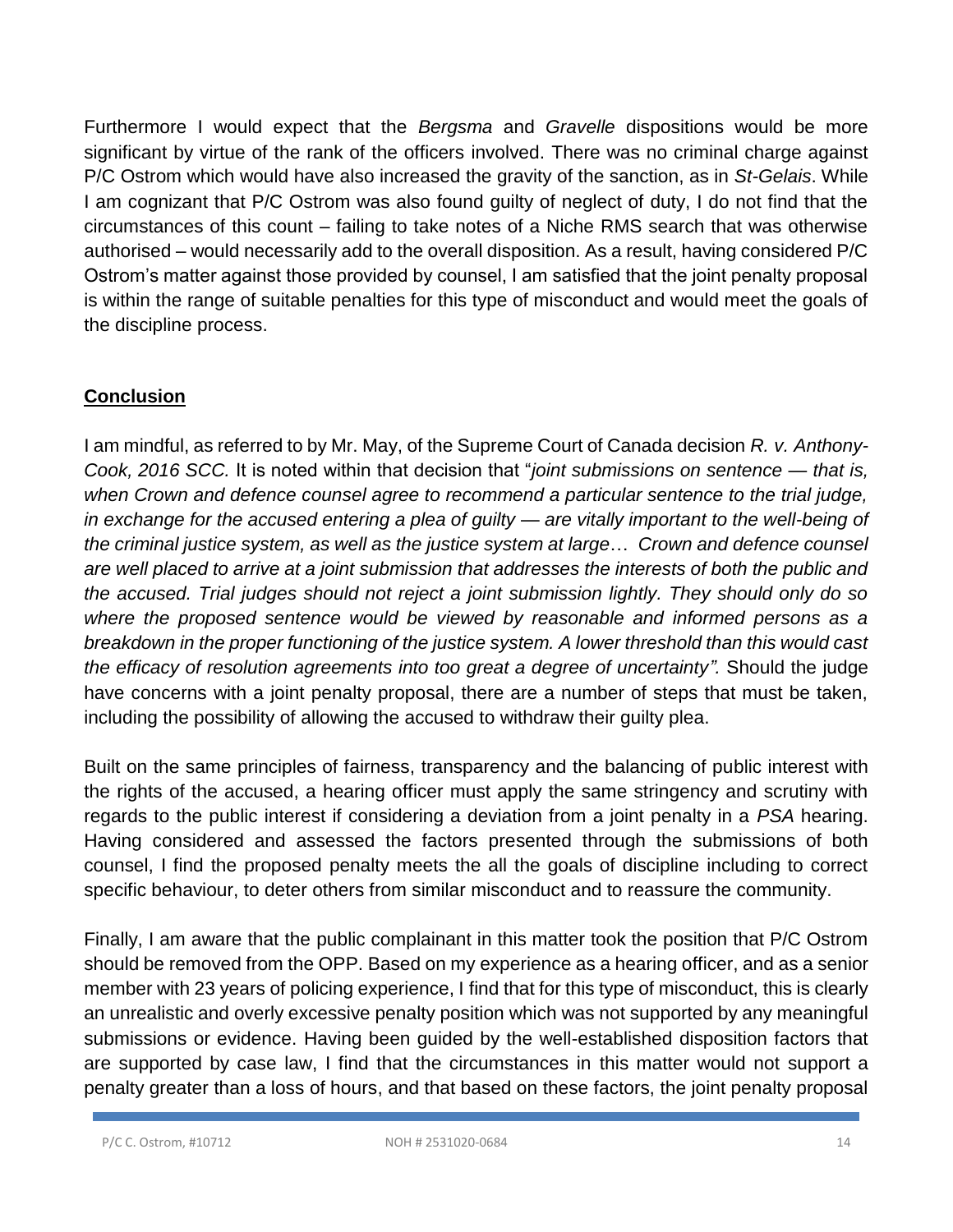is appropriate and proportionate to the misconduct.

# **PART IV: DECISION**

I order P/C Ostrom to forfeit 14 hours, to be worked at the discretion of his Detachment Commander. This order is being made pursuant to section 85(1)(f) of the *Police Services Act*.

Melissa Barron

Melissa Barron **Date electronically delivered: December 21, 2021** 

**Superintendent** OPP Adjudicator